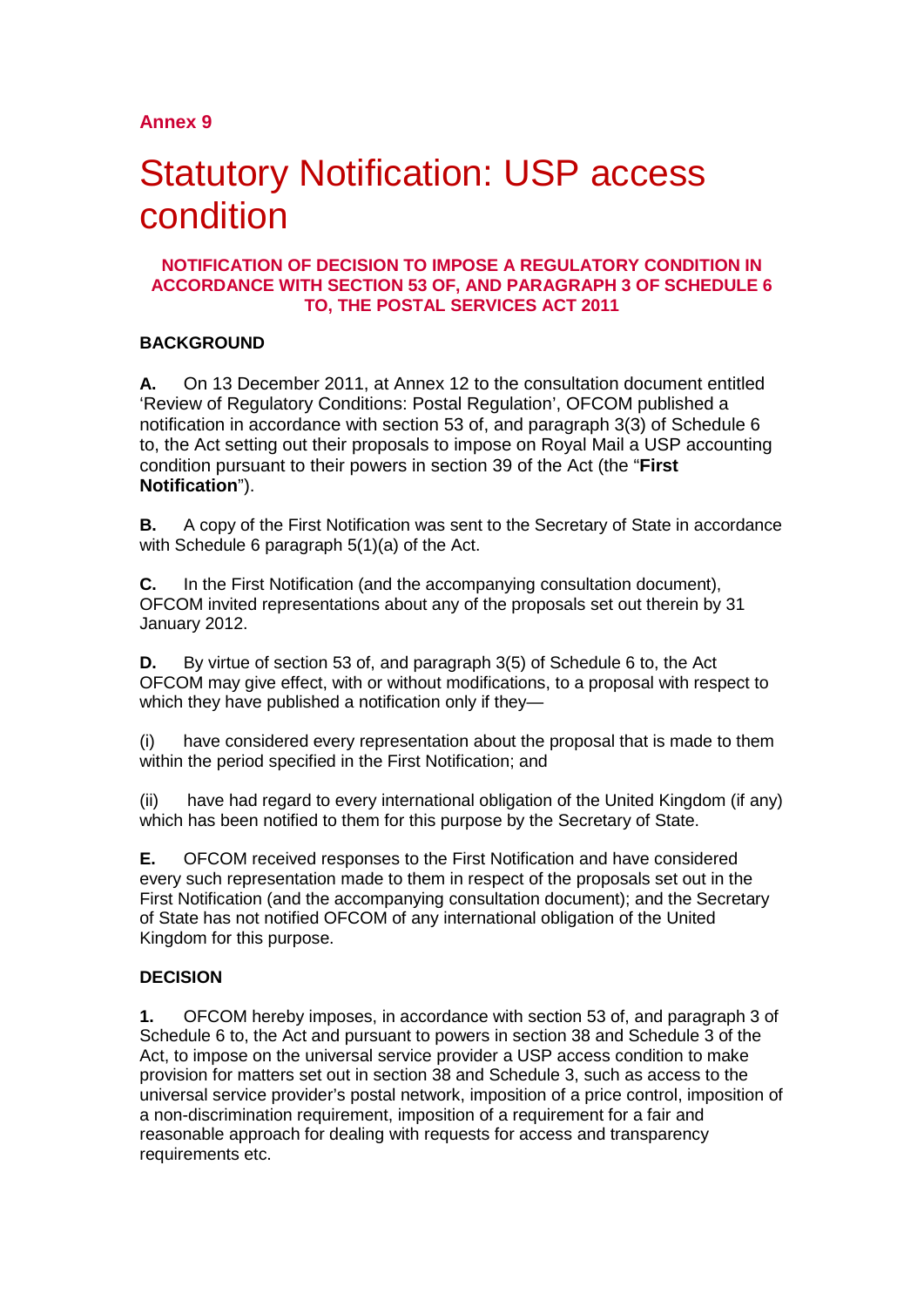**2.** The USP access condition imposed by OFCOM is set out in the Schedule hereto.

**3.** The effect of, and OFCOM's reasons for, making this proposal are set out in the accompanying explanatory statement.

#### **OFCOM'S DUTIES AND LEGAL TESTS**

**4.** OFCOM is satisfied that this decision satisfies the general test in paragraph 1 of Schedule 6 to the Act.

**5.** In making this decision, OFCOM has considered and acted in accordance with their principal duty in section 29 of the Act and their general duties in section 3 of the Communications Act 2003.

#### **INTERPRETATION**

**6.** Except insofar as the context otherwise requires, words or expressions shall have the meaning assigned to them in this Notification and otherwise any word or expression shall have the same meaning as it has been ascribed for the purpose of Part 3 of the Act.

- **7.** In this Notification—
	- (a) "**Act**" means the Postal Services Act 2011 (c.5);
	- (b) "**First Notification**" has the meaning given to it in recital (A) above; and
	- (c) "**Royal Mail**" means Royal Mail Group Ltd, whose registered company number in England and Wales is 04138203.
- **8.** For the purpose of interpreting this Notification—
	- (a) headings and titles shall be disregarded;
	- (b) expressions cognate with those referred to in this Notification shall be construed accordingly;
	- (c) the Interpretation Act 1978 (c. 30) shall apply as if this Notification were an Act of Parliament.
- **9.** The Schedules to this Notification shall form part of this Notification.

**10.** Unless otherwise is stated in that Schedule, this Notification shall take effect on 1 April 2012.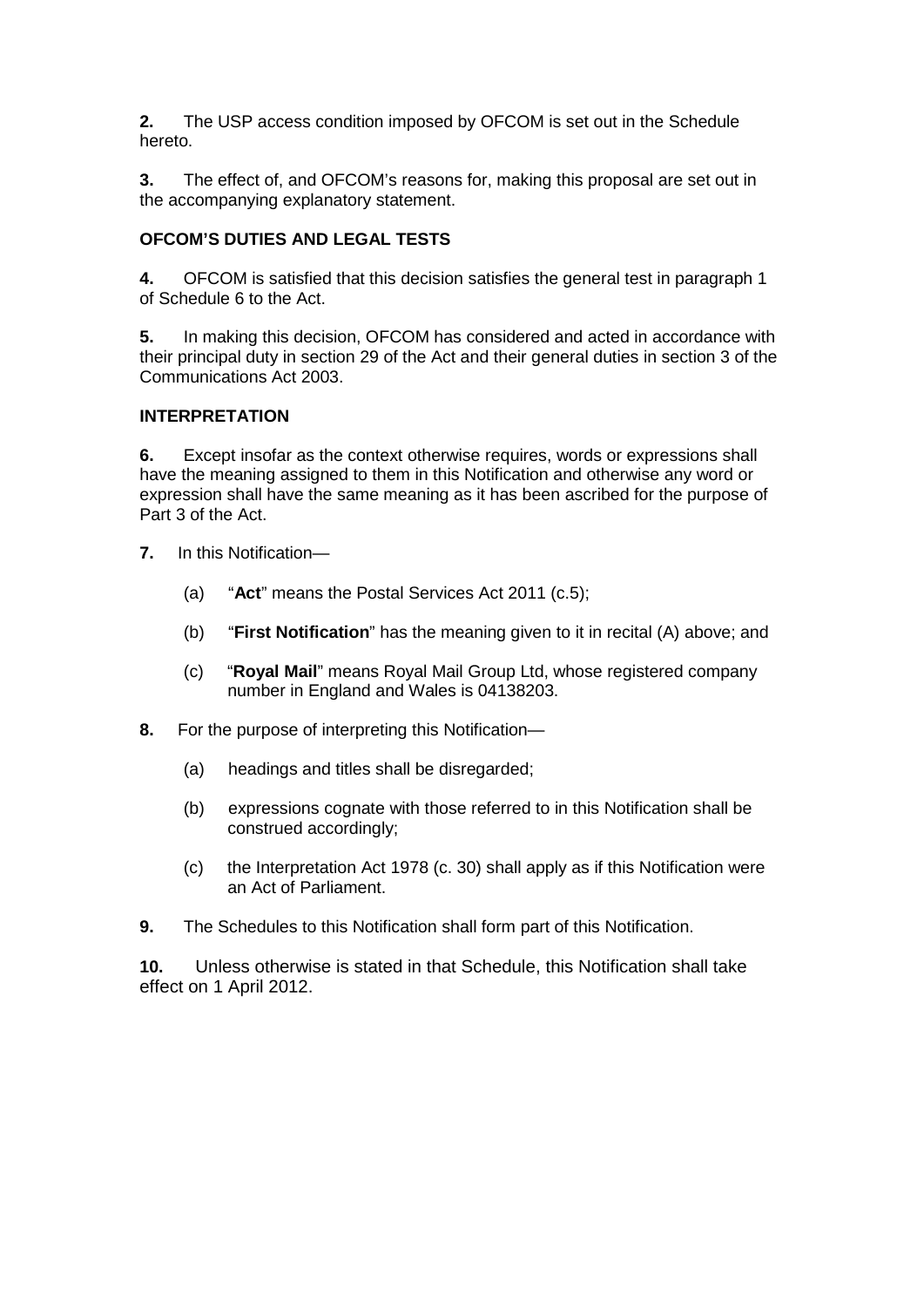Signed by **Daniel Gordon**

Janiel Cont

### **Competition Policy Director**

A person duly authorised by Ofcom under paragraph 18 of the Schedule to the Office of Communications Act 2002

**27 March 2012**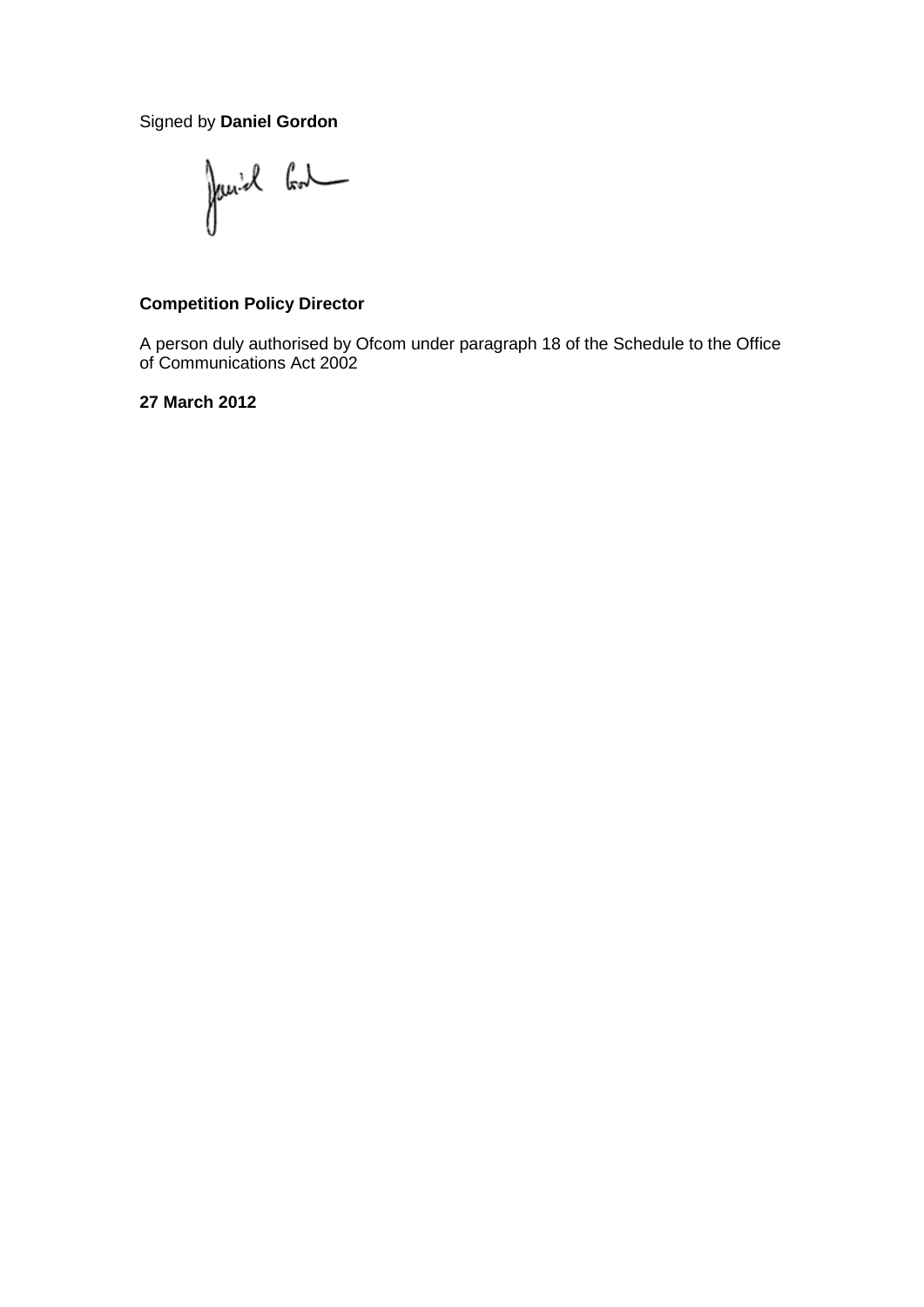### **SCHEDULE**

# **USP ACCESS CONDITION**

# **I. USP access condition for D+2 Access**

# **1. Application, definitions and interpretation**

| <b>USPA 1.1</b> |     | This USP access condition ("USPA Condition") shall apply to Royal<br>Mail as the universal service provider designated by OFCOM.                                                                                                                      |
|-----------------|-----|-------------------------------------------------------------------------------------------------------------------------------------------------------------------------------------------------------------------------------------------------------|
| <b>USPA 1.2</b> |     | This USPA Condition shall apply to access to the universal service<br>provider's postal network at the Inward Mail Centre ("IMC") for the<br>purposes of providing D+2 and later than D+2 Letters and Large<br>Letters services ("D+2 Access").       |
| <b>USPA 1.3</b> |     | In this USPA Condition-                                                                                                                                                                                                                               |
|                 | (a) | "Act" means the Postal Services Act 2011 (c.5);                                                                                                                                                                                                       |
|                 | (b) | "access" means giving a person access to a provider's<br>postal network, including giving that person an entitlement<br>to use, be provided with or become a party to any<br>services, facilities or arrangements comprised in the<br>postal network; |
|                 | (c) | "Access Terms and Conditions Change Notice" has the<br>meaning given to it in USPA 7;                                                                                                                                                                 |
|                 | (d) | "Costing Manual" has the meaning given to it in USP<br>accounting condition 1.1.2(f);                                                                                                                                                                 |
|                 | (e) | "D+2 Access Operator" means a postal operator or a<br>user of postal services which has or seeks D+2 Access to<br>the universal service provider's postal network;                                                                                    |
|                 | (f) | "D+2 Access" means access to the universal service<br>provider's postal network at the IMC for the purposes of<br>providing D+2 and later than D+2 Letters and Large<br>Letters services;                                                             |
|                 | (g) | "D+2 Access Contract" means a contract entered into by<br>the universal service provider and another postal operator<br>or a user of postal services for the provision by the<br>universal service provider of D+2 Access;                            |
|                 | (h) | "D+2 and later than D+2 Letters and Large Letters<br>services" means retail services that aim to deliver two<br>working days (or later) after collection from the sender,<br>also known as a day C service, or later.                                 |
|                 | (i) | "Directed Adjustments" means those adjustments to the<br>Relevant Upstream Costs that OFCOM direct the<br>universal service provider to make in order to address<br>differences between the <i>universal service provider's</i>                       |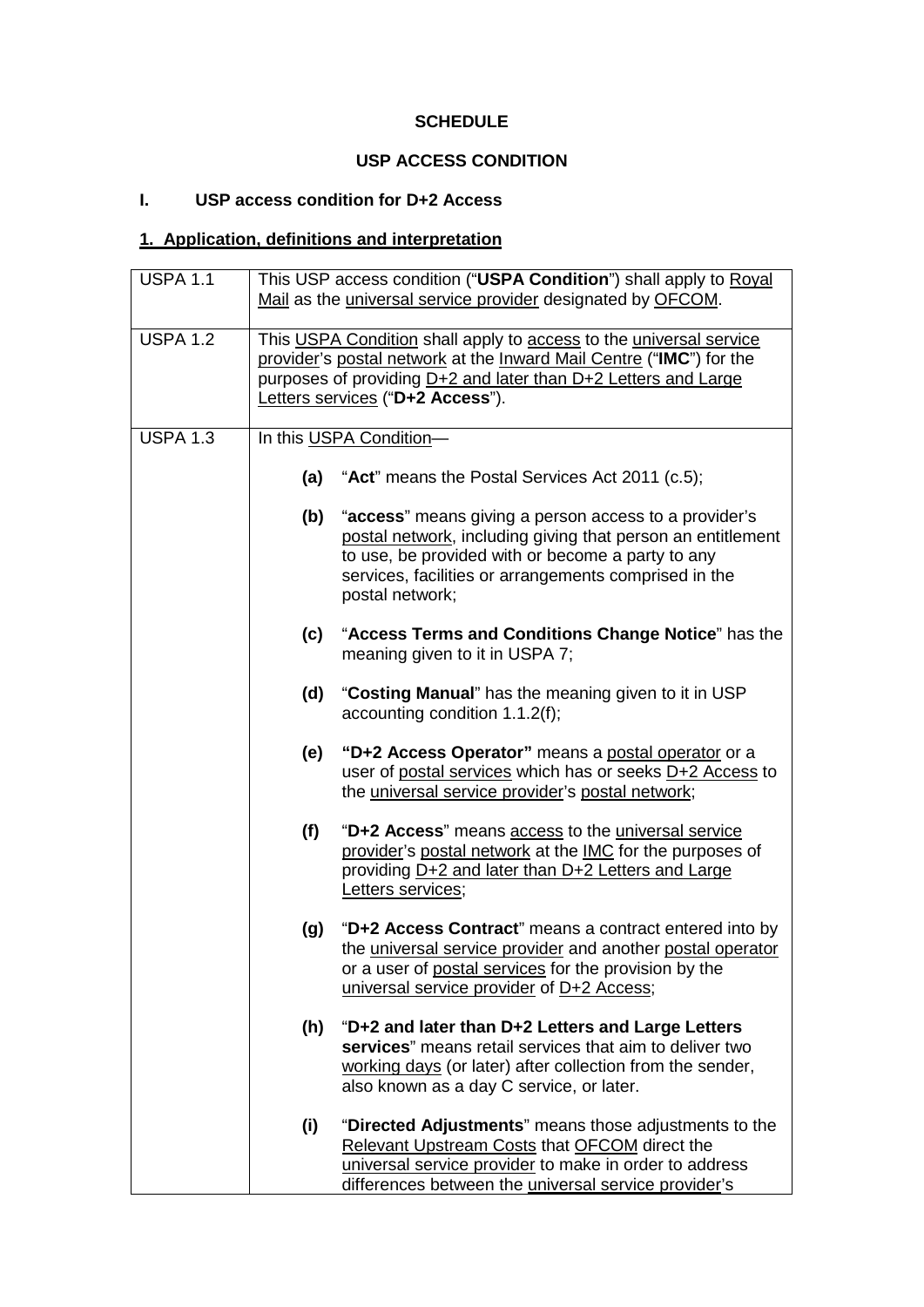|     | upstream operations and D+2 Access Operators with<br>regards to accessing the <i>universal service provider's</i><br>network;                                                                                                                                                                                                                                                                                                                                                                                                                                                                                  |
|-----|----------------------------------------------------------------------------------------------------------------------------------------------------------------------------------------------------------------------------------------------------------------------------------------------------------------------------------------------------------------------------------------------------------------------------------------------------------------------------------------------------------------------------------------------------------------------------------------------------------------|
| (j) | "Downstream Costs" means the costs, as calculated in<br>accordance with Royal Mail's Costing Manual, of<br>downstream activities which are the activities relating to<br>the conveyance of mail items from the IMC to the final<br>destination;                                                                                                                                                                                                                                                                                                                                                                |
| (k) | "Inward Mail Centre" or "IMC" means the part of the mail<br>centre in which the activities related to the processes of<br>final sorting for delivery (in that mail centre's catchment<br>area) of mail received from the upstream part of Royal<br>Mail's network, or from other postal operators, to the final<br>addresses take place. The upstream part of Royal Mail's<br>network consists of the processes related to collection and<br>distribution of mail;                                                                                                                                             |
| (1) | "Letters" means any item up to length 240mm, width<br>165mm, thickness 5mm, and weighing no more than<br>100g;                                                                                                                                                                                                                                                                                                                                                                                                                                                                                                 |
|     | (m) "Large Letters" means any item larger than a Letter and<br>up to length 353mm, width 250mm, thickness 25mm, and<br>weighing no more than 750g;                                                                                                                                                                                                                                                                                                                                                                                                                                                             |
| (n) | " <b>public holiday</b> " includes, in relation to a particular<br>territory, any day in relation to which OFCOM has by<br>direction stated that exceptional circumstances require it<br>to be treated as a public holiday;                                                                                                                                                                                                                                                                                                                                                                                    |
| (o) | "Regulatory condition" means any condition of<br>authorisation set by OFCOM under the Act;                                                                                                                                                                                                                                                                                                                                                                                                                                                                                                                     |
| (p) | "Related person" means<br>in relation to an undertaking within the meaning of<br>(i)<br>section 1161 of the Companies Act 2006 ("the<br>principal undertaking"), a parent or subsidiary<br>undertaking of the principal undertaking or a<br>subsidiary undertaking of a parent undertaking of the<br>principal undertaking, in each case within the meaning<br>of section 1162 of the Companies Act 2006; and<br>in relation to any person (including such an<br>(ii)<br>undertaking), a connected person of that person within<br>the meaning of section 286 of the Taxation of<br>Chargeable Gains Act 1992; |
| (q) | "Relevant Access Service" means access services which<br>have attributes which are all or substantially all equivalent<br>to the inward processing and delivery attributes of the<br><b>Relevant Retail Services;</b>                                                                                                                                                                                                                                                                                                                                                                                          |
| (r) | "Relevant Contracts" means contracts for Relevant                                                                                                                                                                                                                                                                                                                                                                                                                                                                                                                                                              |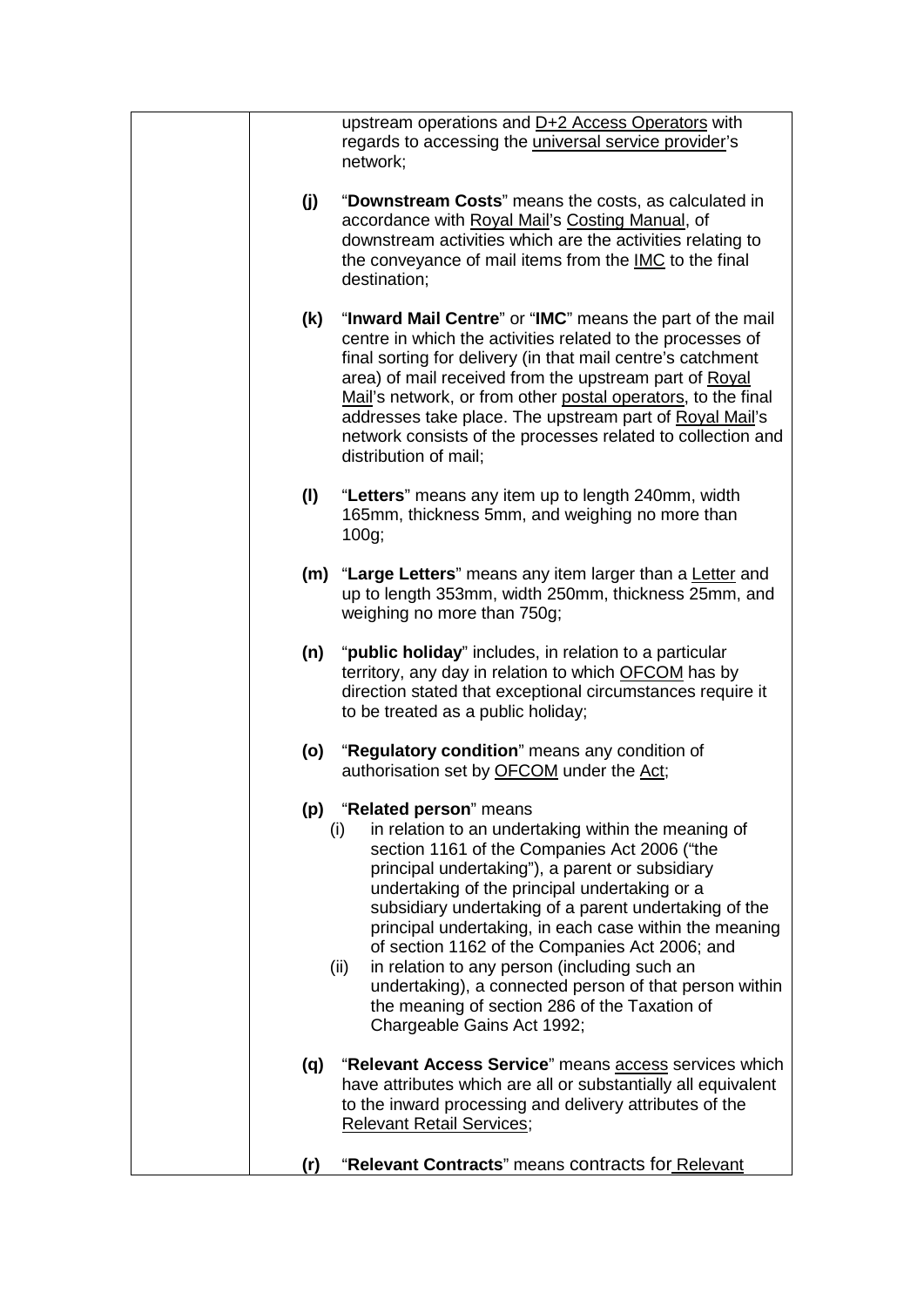|     | Retail Services which are on terms other than those<br>both published by Royal Mail and generally available<br>to all customers meeting specified criteria;                                                                                                                                                                                                                                                                                                                                                                                                                                                                                                                                                    |
|-----|----------------------------------------------------------------------------------------------------------------------------------------------------------------------------------------------------------------------------------------------------------------------------------------------------------------------------------------------------------------------------------------------------------------------------------------------------------------------------------------------------------------------------------------------------------------------------------------------------------------------------------------------------------------------------------------------------------------|
| (s) | "Relevant Downstream Costs" has the meaning given to<br>it in USPA 6 below;                                                                                                                                                                                                                                                                                                                                                                                                                                                                                                                                                                                                                                    |
| (t) | "Relevant Downstream Revenue" has the meaning given<br>to it in USPA 6 below;                                                                                                                                                                                                                                                                                                                                                                                                                                                                                                                                                                                                                                  |
| (u) | "Relevant End to End Costs" has the meaning given to it<br>in USPA 6 below;                                                                                                                                                                                                                                                                                                                                                                                                                                                                                                                                                                                                                                    |
| (v) | "Relevant End to End Revenue" has the meaning given<br>to it in USPA 6 below;                                                                                                                                                                                                                                                                                                                                                                                                                                                                                                                                                                                                                                  |
| (w) | "Relevant Period" means, for the purposes of USPA 6,<br>the financial reporting period most closely aligned with the<br>twelve month period starting on 1 April in every year;                                                                                                                                                                                                                                                                                                                                                                                                                                                                                                                                 |
| (x) | "Relevant Retail Services" means all Second Class<br>Mailsort and Second Class Walksort services, and any<br>current, new or successor retail services that are<br>substantially similar services, offered by Royal Mail. Royal<br>Mail shall notify OFCOM from time to time of any changes<br>to the group of services that fall within the definition of<br>Relevant Retail Services. OFCOM reserve the right to<br>direct Royal Mail to include any services within that group<br>which it reasonably considers fall within the definition of<br><b>Relevant Retail Services and to exclude any services from</b><br>that group which it reasonably considers fall outside the<br>scope of that definition; |
| (y) | "Relevant Upstream Costs" has the meaning given to it<br>in USPA 6 below;                                                                                                                                                                                                                                                                                                                                                                                                                                                                                                                                                                                                                                      |
| (z) | "Relevant Upstream Revenue" has the meaning given to<br>it in USPA 6 below;                                                                                                                                                                                                                                                                                                                                                                                                                                                                                                                                                                                                                                    |
|     | (aa) "Royal Mail" means Royal Mail Group Limited, whose<br>registered company number in England and Wales is<br>04138203;                                                                                                                                                                                                                                                                                                                                                                                                                                                                                                                                                                                      |
|     | (bb) "Standard Terms and Conditions" means such terms<br>and conditions that are common to all D+2 Access<br>Contracts or, where D+2 Access Contracts are<br>individually negotiated, such standard terms and<br>conditions that are appended to such D+2 Access<br>Contracts;                                                                                                                                                                                                                                                                                                                                                                                                                                 |
|     | (cc) "Statement of Notice" has the meaning given to it in<br>USPA 7.5 below;                                                                                                                                                                                                                                                                                                                                                                                                                                                                                                                                                                                                                                   |
|     | (dd) "Statement of Process" has the meaning given to it in                                                                                                                                                                                                                                                                                                                                                                                                                                                                                                                                                                                                                                                     |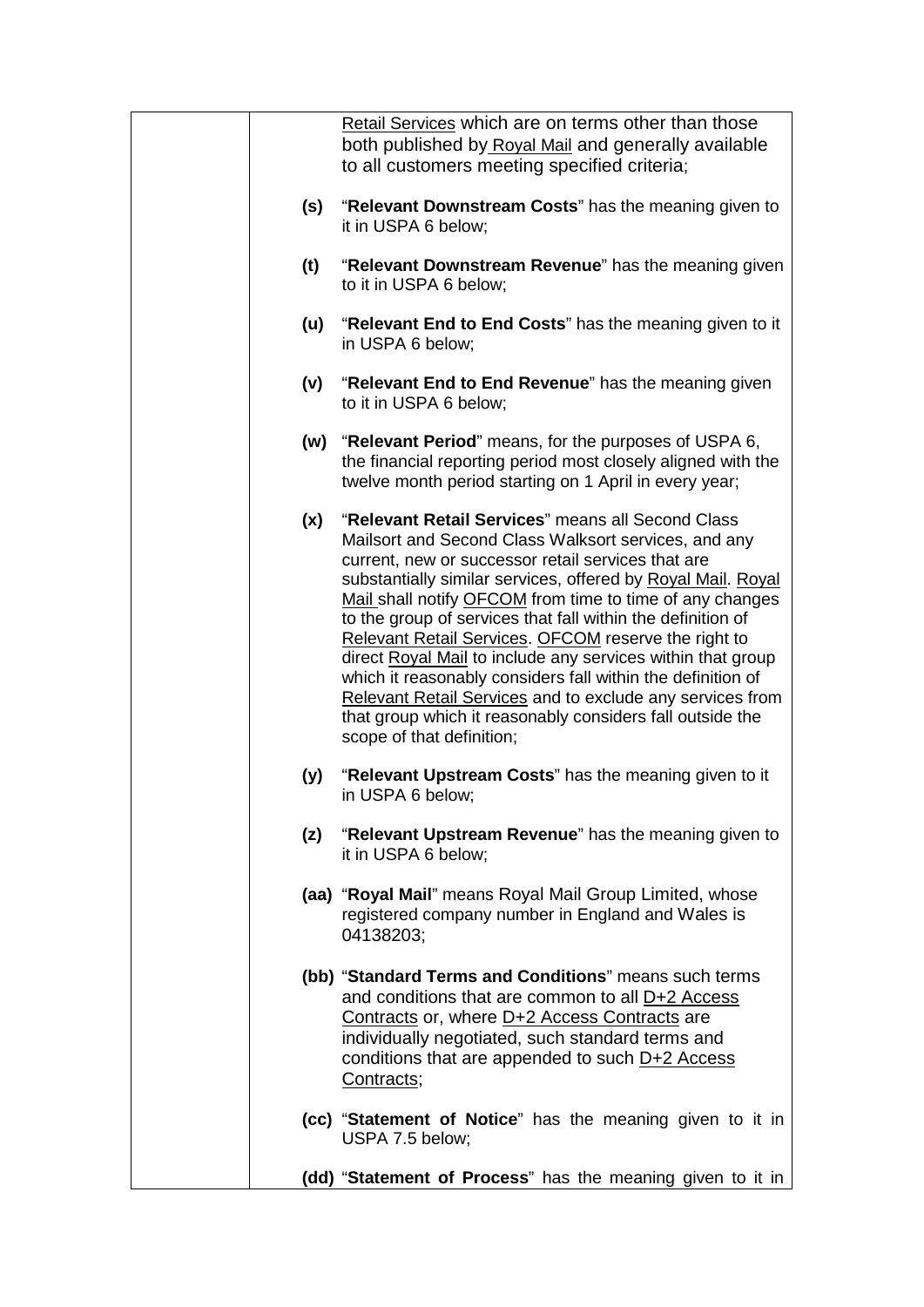|                 |      | USPA 4 below;                                                                                                                                                                                                                                                                 |
|-----------------|------|-------------------------------------------------------------------------------------------------------------------------------------------------------------------------------------------------------------------------------------------------------------------------------|
|                 |      | (ee) "USPA Condition" means a USP access condition<br>imposed on the <i>universal service provider</i> under section<br>38 of the Act;                                                                                                                                        |
|                 | (ff) | "Working day" means any day which is not a Sunday or a<br>public holiday.                                                                                                                                                                                                     |
| <b>USPA 1.4</b> |      | For the purpose of interpreting this USPA Condition-                                                                                                                                                                                                                          |
|                 | (a)  | except in so far as the context otherwise requires, words<br>or expressions shall have the meaning assigned to them<br>in USPA 1.3 above and otherwise any word or expression<br>shall have the same meaning as it has been ascribed for<br>the purpose of Part 3 of the Act; |
|                 | (b)  | headings and titles shall be disregarded;                                                                                                                                                                                                                                     |
|                 | (c)  | expressions cognate with those referred to in this<br>Notification shall be construed accordingly; and                                                                                                                                                                        |
|                 | (d)  | the Interpretation Act 1978 (c. 30) shall apply as if the<br>Condition set out in this Condition were an Act of<br>Parliament.                                                                                                                                                |

# **2. Requirement to provide D+2 Access on reasonable request**

| <b>USPA 2.1</b> | Where a D+2 Access Operator reasonably requests in writing D+2<br>Access, the universal service provider shall provide that D+2 Access.<br>The universal service provider shall also provide such D+2 Access as<br>OFCOM may from time to time direct. |
|-----------------|--------------------------------------------------------------------------------------------------------------------------------------------------------------------------------------------------------------------------------------------------------|
| <b>USPA 2.2</b> | The provision of D+2 Access in accordance with USPA 2.1 above<br>shall occur as soon as it is reasonably practicable.                                                                                                                                  |
| <b>USPA 2.3</b> | The universal service provider must comply with any direction given<br>by OFCOM from time to time under this Condition.                                                                                                                                |

## **3. Requirement for fair and reasonable terms, conditions and charges**

| The provision of D+2 Access in accordance with USPA 2.1 above<br>and pursuant to any existing D+2 Access Contract shall be provided<br>on fair and reasonable terms, conditions and charges and on such |
|---------------------------------------------------------------------------------------------------------------------------------------------------------------------------------------------------------|
| terms, conditions and charges as <b>OFCOM</b> may from time to time<br>direct.                                                                                                                          |
|                                                                                                                                                                                                         |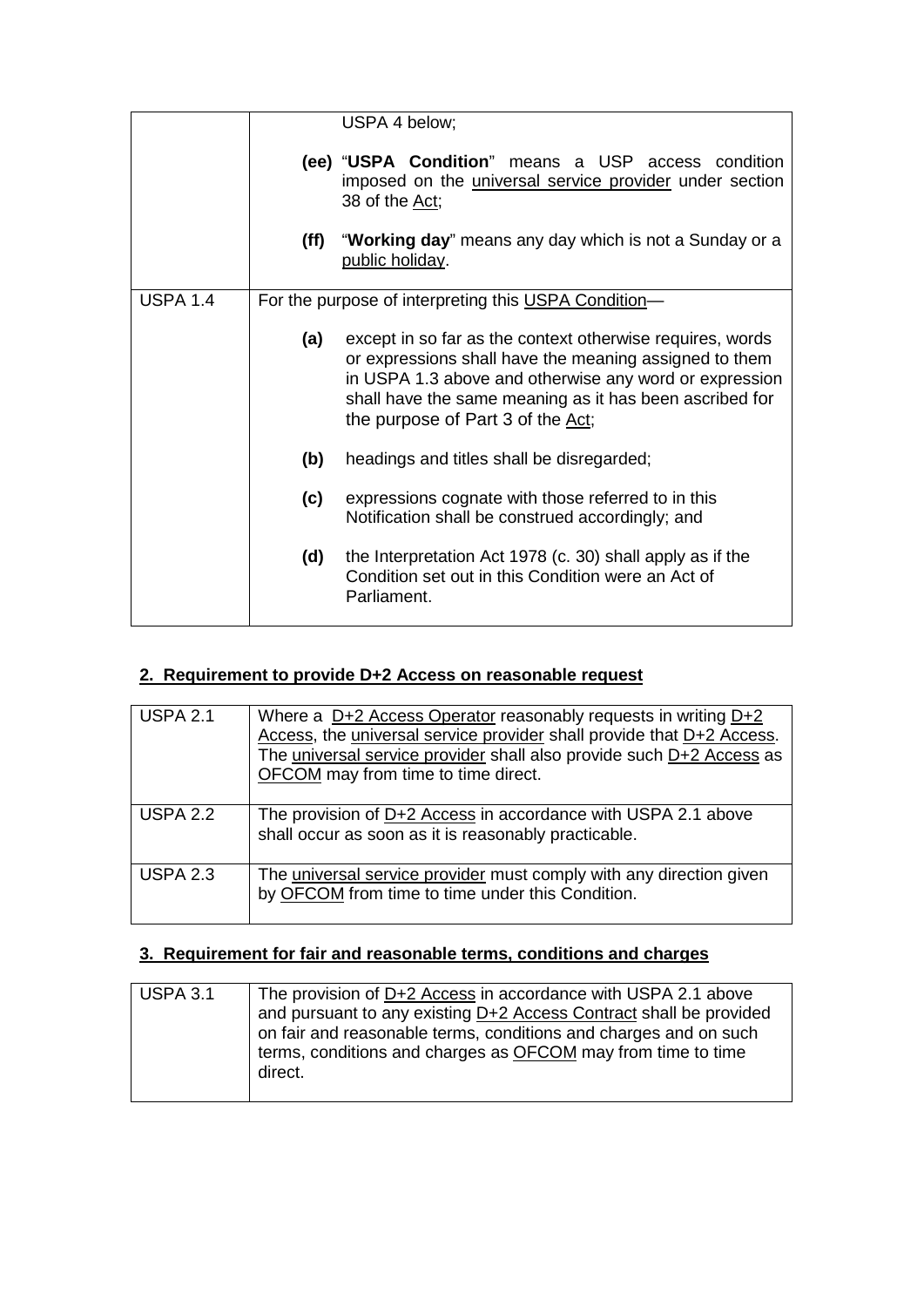## **4. Requests for D+2 Access or variations to existing D+2 Access Contracts**

| <b>USPA 4.1</b> | The universal service provider shall, for the purposes of<br>transparency, publish a reasonable statement of the processes that<br>will apply to requests for $D+2$ Access and variations to existing $D+2$<br>Access Contracts made to it (a "Statement of Process"). Such<br>Statement of Process shall include:                                                                                                                                                                                                                                                                                                                                                                                                                                                     |
|-----------------|------------------------------------------------------------------------------------------------------------------------------------------------------------------------------------------------------------------------------------------------------------------------------------------------------------------------------------------------------------------------------------------------------------------------------------------------------------------------------------------------------------------------------------------------------------------------------------------------------------------------------------------------------------------------------------------------------------------------------------------------------------------------|
|                 | (a)<br>the form in which such a request should be made;                                                                                                                                                                                                                                                                                                                                                                                                                                                                                                                                                                                                                                                                                                                |
|                 | (b)<br>the information that the <i>universal service</i> provider<br>reasonably requires in order to consider a request for new<br>$D+2$ Access or a variation to existing $D+2$ Access; and                                                                                                                                                                                                                                                                                                                                                                                                                                                                                                                                                                           |
|                 | (c)<br>the reasonable time-scales in which such requests will be<br>handled by the <i>universal service</i> provider.                                                                                                                                                                                                                                                                                                                                                                                                                                                                                                                                                                                                                                                  |
| <b>USPA 4.2</b> | The universal service provider shall publish the Statement of Process<br>described at USPA 4.1 above within three months of the date that<br>this USPA Condition enters into force following a consultation with<br>OFCOM and with D+2 Access Operators. The universal service<br>provider shall keep the Statement of Process under review and<br>consult with OFCOM and D+2 Access Operators before making any<br>amendments to the Statement of Process. The provisions set out in<br>the Statement of Process (as amended from time to time) will apply<br>to all requests for $D+2$ Access or variations to existing $D+2$ Access<br>Contracts subject to any direction by OFCOM as to the terms of<br>those provisions or the manner in which they are to apply. |
| <b>USPA 4.3</b> | The universal service provider shall, upon reasonable request from a<br>D+2 Access Operator considering making a request for D+2 Access<br>or a variation to an existing D+2 Access Contract, provide that D+2<br>Access Operator with such information as is reasonably necessary to<br>enable that D+2 Access Operator to make a request for D+2 Access<br>or a variation to an existing D+2 Access Contract. Such information is<br>to be provided within a reasonable period.                                                                                                                                                                                                                                                                                      |
| <b>USPA 4.4</b> | On receipt of a written request for $D+2$ Access or a variation to an<br>existing D+2 Access Contract, the universal service provider shall<br>deal with the request in accordance with the Statement of Process<br>described at USPA 4.1 above. A modification of a request for $D+2$<br>Access or a variation to an existing D+2 Access Contract which has<br>previously been submitted to the <i>universal service provider</i> , and<br>rejected by the <i>universal service provider</i> , shall be considered as a<br>new request.                                                                                                                                                                                                                               |

### **5. Requirement not to unduly discriminate and restriction on use of information obtained in connection with giving access**

| <b>USPA 5.1</b> | The universal service provider shall not unduly discriminate against |
|-----------------|----------------------------------------------------------------------|
|                 | particular persons or against a particular description of persons in |
|                 | relation to matters connected with D+2 Access.                       |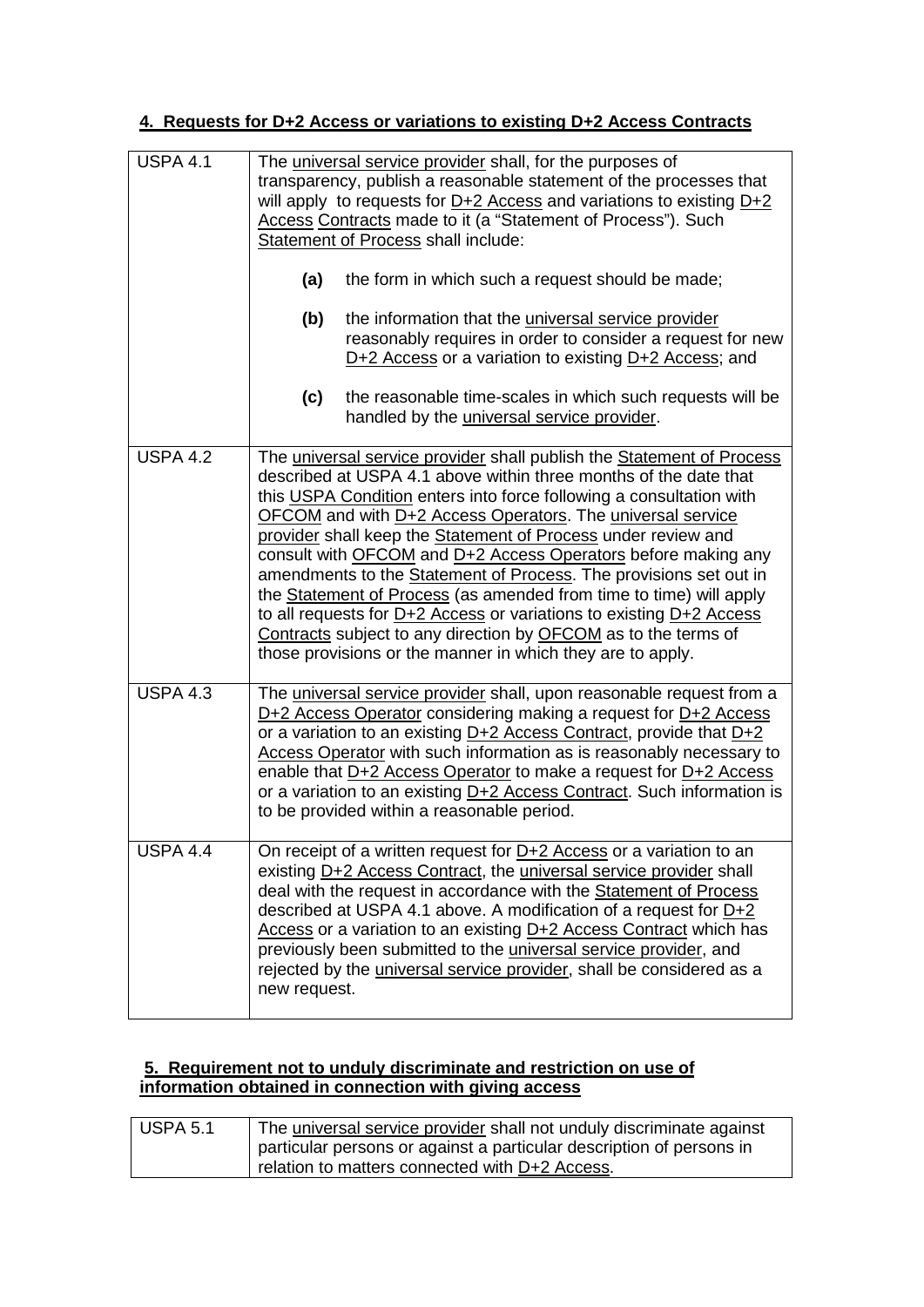| <b>USPA 5.2</b> | In this Condition, the <i>universal service provider</i> may be deemed to<br>have shown undue discrimination if it unfairly favours to a material<br>extent an activity carried on by it so as to place at a competitive<br>disadvantage persons competing with the <i>universal service provider</i> . |
|-----------------|---------------------------------------------------------------------------------------------------------------------------------------------------------------------------------------------------------------------------------------------------------------------------------------------------------|
| <b>USPA 5.3</b> | Subject to USPA 5.4, the <i>universal service provider</i> shall use all<br>reasonable endeavours to secure that no information in the<br>possession of the <i>universal service provider</i> as a result of giving<br>access to its postal network under any USPA Condition to other<br>persons-       |
|                 | (a) is disclosed for the benefit of or used for the purpose of any<br>trading business conducted by the <i>universal service</i><br>provider; or                                                                                                                                                        |
|                 | (b) is disclosed for the benefit of or used for the purpose of any<br>trading business conducted by any related person of the<br>universal service provider.                                                                                                                                            |
| <b>USPA 5.4</b> | USPA 5.3 shall not apply in so far as -                                                                                                                                                                                                                                                                 |
|                 | (a) OFCOM may consent in writing,                                                                                                                                                                                                                                                                       |
|                 | (b) every person to whom the information relates has<br>consented in writing to its disclosure or use as mentioned in<br><b>USPA 5.3,</b>                                                                                                                                                               |
|                 | (c) the disclosure is to, or the use is by, a person who $-$                                                                                                                                                                                                                                            |
|                 | (i)<br>is acting as an agent of the <i>universal service</i> provider<br>for the provision of postal services to the person to<br>whom access has been given and only for that<br>purpose;                                                                                                              |
|                 | (ii)<br>is engaged by the <i>universal service provider</i> for the<br>purpose of the <i>universal service provider's</i> business<br>as a postal operator and has access to the information<br>only for that purpose; and                                                                              |
|                 | (iii)<br>is restricted by contract with the <i>universal service</i><br>provider from making any further disclosure or use of<br>the information; or                                                                                                                                                    |
|                 | (d) the information has been published or is required to be<br>disclosed in pursuance of any other regulatory condition to<br>which the <i>universal service provider</i> is subject; or                                                                                                                |
|                 | (e) the information is in the public domain otherwise than in<br>consequence of a contravention of any regulatory condition<br>to which the <i>universal service provider</i> is subject.                                                                                                               |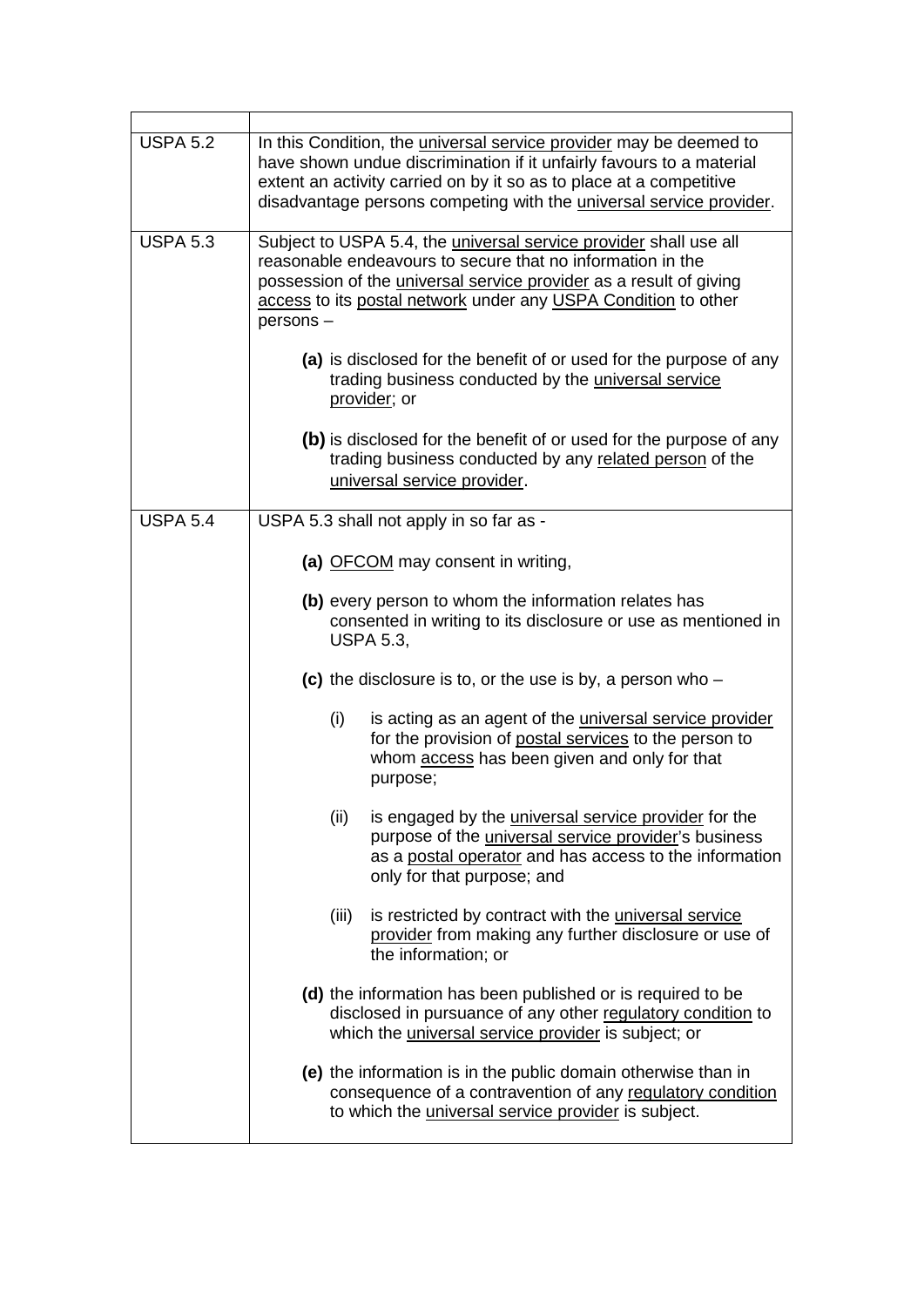# **6. Control to prevent price squeeze**

| USPA $6.\overline{1}$ | Unless OFCOM direct otherwise, the universal service provider shall<br>in setting prices be subject to the requirement to take all reasonable<br>steps to ensure that it:                                                                                                   |
|-----------------------|-----------------------------------------------------------------------------------------------------------------------------------------------------------------------------------------------------------------------------------------------------------------------------|
|                       | (a) maintains a minimum margin between the retail prices of<br>the Relevant Retail Services and the access charges for the<br>Relevant Access Services during the Relevant Period in<br>accordance with USPA 6.2 to USPA 6.5 below; and                                     |
|                       | (b) maintains a minimum margin in relation to every individual<br>contract between the retail price of the Relevant Retail<br>Service and the access charge for the Relevant Access<br>Service during the Relevant Period in accordance with<br>USPA 6.2 to USPA 6.5 below. |
| <b>USPA 6.2</b>       | In order to satisfy the requirements in USPA 6.1(a) and (b) to<br>maintain a minimum margin, the <i>universal service provider</i> must have<br>a reasonable expectation that:                                                                                              |
|                       | (a) Relevant Upstream Revenue will be no less than Relevant<br>Upstream Costs for the Relevant Period; and                                                                                                                                                                  |
|                       | (b) the Relevant Upstream Revenue for each individual<br>contract for any Relevant Retail Service(s) will be equal to<br>or more than 50% of the Relevant Upstream Cost for that<br>individual contract for the Relevant Period.                                            |
| <b>USPA 6.3</b>       | Relevant Upstream Revenue should be calculated by deducting<br><b>Relevant Downstream Revenue from Relevant End to End Revenue</b><br>where:                                                                                                                                |
|                       | (a) Relevant End to End Revenue is the revenue that the<br>universal service provider earns from the supply of Relevant<br><b>Retail Services during the Relevant Period; and</b>                                                                                           |
|                       | (b) Relevant Downstream Revenue is calculated by multiplying<br>the average price per unit charged by the universal service<br>provider for Relevant Access Services by volume during the<br>Relevant Period.                                                               |
| <b>USPA 6.4</b>       | Relevant Upstream Costs should be calculated by deducting<br>Relevant Downstream Costs from Relevant End to End Costs where:                                                                                                                                                |
|                       | (a) Relevant Downstream Costs are the costs attributed to the<br>provision of Relevant Access Services as calculated in<br>accordance with Royal Mail's Costing Manual, subject to<br>Directed Adjustments that OFCOM may direct from time to<br>time; and                  |
|                       | (b) Relevant End to End Costs are the total costs of providing<br>the Relevant Retail Services on an end to end basis as                                                                                                                                                    |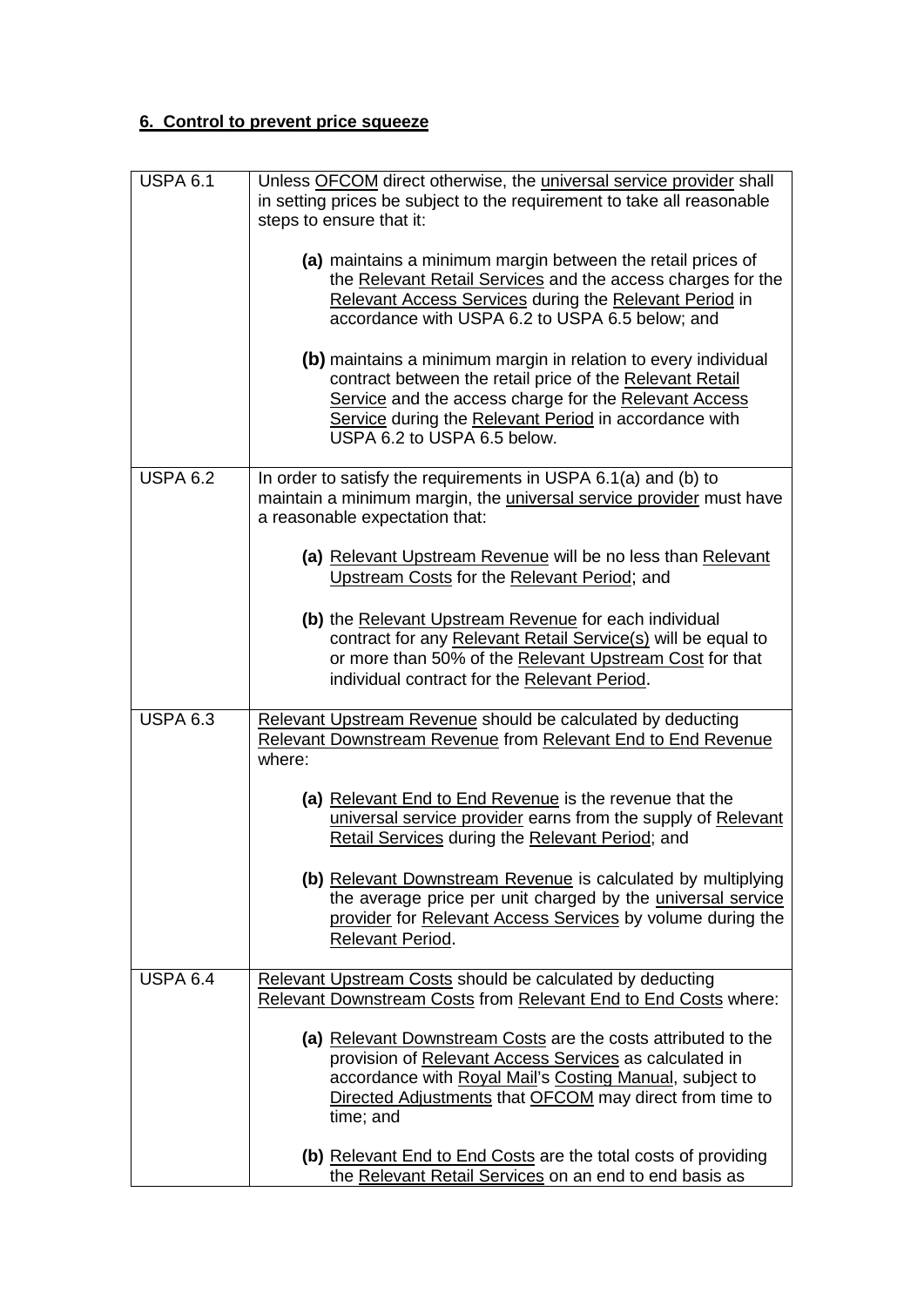|                 | calculated in accordance with Royal Mail's Costing Manual.                                                                                                                                                                                                                                                                                                                         |
|-----------------|------------------------------------------------------------------------------------------------------------------------------------------------------------------------------------------------------------------------------------------------------------------------------------------------------------------------------------------------------------------------------------|
|                 | Unless OFCOM otherwise direct, the value of Directed Adjustments<br>shall be zero.                                                                                                                                                                                                                                                                                                 |
|                 | In calculating 6.4(a) and 6.4(b) the universal service provider should<br>exclude Downstream Costs to the extent that those Downstream<br>Costs relate to activities which are common to both Relevant Access<br>Services and Relevant Retail Services or are incurred in a directly<br>comparable manner between Relevant Access Services and<br><b>Relevant Retail Services.</b> |
| <b>USPA 6.5</b> | The Relevant Period during which the minimum margin referred to in<br>USPA 6.1(a) and 6.1(b) above shall be maintained is twelve months.                                                                                                                                                                                                                                           |
| <b>USPA 6.6</b> | The universal service provider shall set prices for the Relevant Retail<br>Services and the Relevant Access Services at the start of each<br>Relevant Period or at any point within the Relevant Period on the<br>basis of a forecast of the costs and volumes for that period.                                                                                                    |
| <b>USPA 6.7</b> | The universal service provider shall be required to provide the<br>following information at the start of the first Relevant Period and<br>thereafter on a quarterly basis:                                                                                                                                                                                                         |
|                 | (a) Details of forecast and actual Relevant Upstream Costs and<br>Relevant Upstream Revenues for the Relevant Period;                                                                                                                                                                                                                                                              |
|                 | (b) With respect to each Relevant Contract for Relevant Retail<br>Services that the universal service provider has entered into<br>during the previous quarter or that has been materially<br>amended during that quarter, the following information:                                                                                                                              |
|                 | prices;<br>i.<br>ii.<br>volumes;<br>iii.<br>date that the Relevant Contract was signed or most<br>recently materially amended;<br>length of the Relevant Contract if applicable; and<br>iv.                                                                                                                                                                                        |
|                 | (c) such other information as OFCOM considers necessary in<br>order to enable it to ensure compliance with the<br>requirements of USPA 6.                                                                                                                                                                                                                                          |

# **7. Requirement to publish and notify charges, terms and conditions**

| <b>USPA 7.1</b> | Except in so far as <b>OFCOM</b> may otherwise consent in writing, the<br>universal service provider shall publish and notify charges, terms and<br>conditions and act in the manner set out below. |
|-----------------|-----------------------------------------------------------------------------------------------------------------------------------------------------------------------------------------------------|
| <b>USPA 7.2</b> | The universal service provider shall:<br>(a) publish a set of the current Standard Terms and Conditions<br>in such manner as will ensure reasonable publicity for them                              |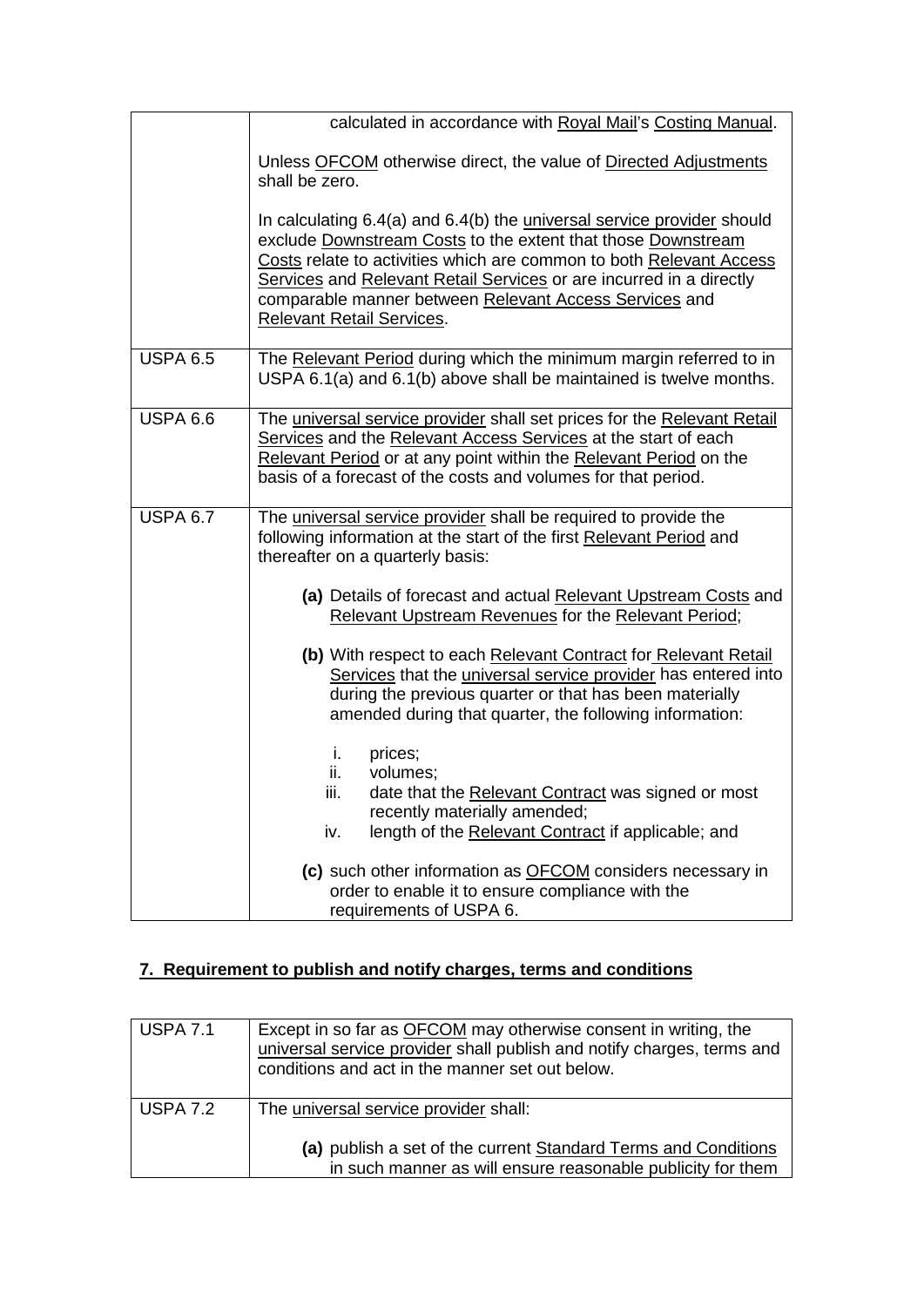|                 | within one month of the date that this USPA Condition<br>enters into force; and                                                                                                                                                                                                                                                                                                                                                                                                                                                       |  |
|-----------------|---------------------------------------------------------------------------------------------------------------------------------------------------------------------------------------------------------------------------------------------------------------------------------------------------------------------------------------------------------------------------------------------------------------------------------------------------------------------------------------------------------------------------------------|--|
|                 | (b) thereafter ensure that the set of Standard Terms and<br>Conditions that has been made publicly available is updated<br>promptly following any amendments that are made to the<br><b>Standard Terms and Conditions.</b>                                                                                                                                                                                                                                                                                                            |  |
| <b>USPA 7.3</b> | The universal service provider shall be subject to the following<br>publication and notification requirements for any amendments to its<br>charges for the provision of $D+2$ Access:                                                                                                                                                                                                                                                                                                                                                 |  |
|                 | (a) The universal service provider shall send to every person<br>with which it has entered into a D+2 Access Contract a<br>written notice of any amendment to the charges under the<br>D+2 Access Contract. The universal service provider shall<br>provide a minimum of ten weeks' notice of any amendments<br>to such charges or any other shorter period of notice agreed<br>between the <i>universal service provider</i> and D+2 Access<br>Operators; and                                                                        |  |
|                 | (b) At the same time as the <i>universal service provider</i> sends<br>the written notice of amendments to charges, it shall publish<br>the amendments to those charges in such manner as will<br>ensure reasonable publicity for them.                                                                                                                                                                                                                                                                                               |  |
| <b>USPA 7.4</b> | The universal service provider shall be subject to the following<br>publication and notification requirements for any amendments to the<br>Standard Terms and Conditions other than amendments to charges:                                                                                                                                                                                                                                                                                                                            |  |
|                 | (a) Where amendments to the Standard Terms and Conditions<br>have been made with the prior consent of the D+2 Access<br>Operators, the universal service provider shall publish those<br>amendments in such manner as will ensure reasonable<br>publicity for them. Such publicity shall take place no less<br>than ten weeks before the date on which the amendment is<br>due to take effect or any other shorter period prior to that<br>date agreed between the <i>universal service provider</i> and<br>D+2 Access Operators; and |  |
|                 | (b) Where amendments to the Standard Terms and Conditions<br>do not require the prior consent of the D+2 Access<br>Operators, the universal service provider shall:                                                                                                                                                                                                                                                                                                                                                                   |  |
|                 | (i)<br>provide every D+2 Access Operator with which it has<br>entered into a D+2 Access Contract a written notice of<br>the amendment to the Standard Terms and Conditions<br>(an "Access Terms and Conditions Change Notice");                                                                                                                                                                                                                                                                                                       |  |
|                 | provide sufficient notice of the amendment to the<br>(ii)<br>Standard Terms and Conditions as set out in the<br><b>Access Terms and Conditions Change Notice as</b><br>meets the reasonable needs of access users; and                                                                                                                                                                                                                                                                                                                |  |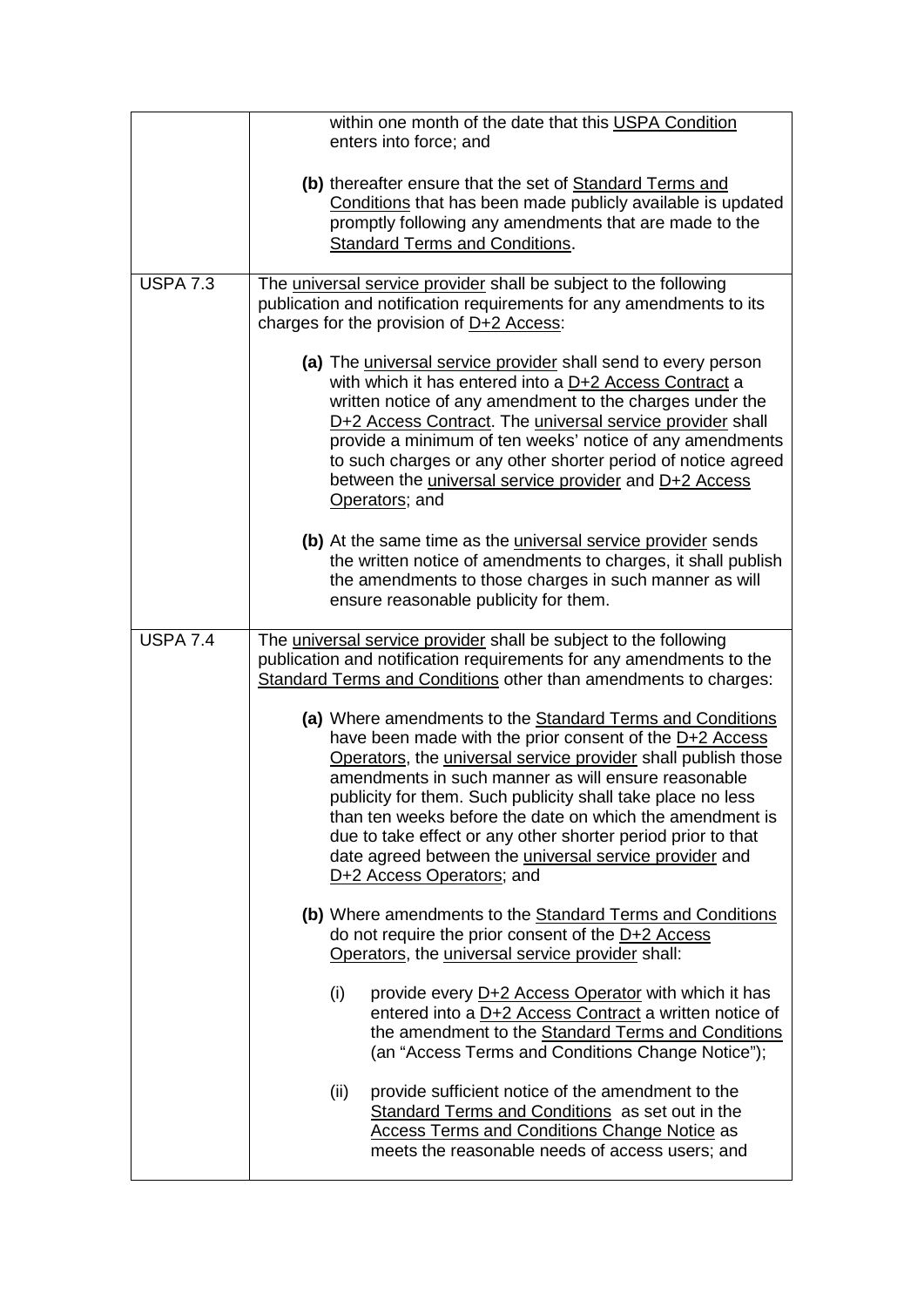|                       | (iii)<br>publish those amendments in such manner as will<br>ensure reasonable publicity for them. Such publication<br>shall take place no less than ten weeks before the<br>date on which the amendment is due to take effect or<br>any other shorter period prior to that date agreed<br>between the <i>universal service provider</i> and D+2<br>Access Operators.                                                                                                                                                                                                                                                                                                                                                                                                                                                                                                                                           |
|-----------------------|----------------------------------------------------------------------------------------------------------------------------------------------------------------------------------------------------------------------------------------------------------------------------------------------------------------------------------------------------------------------------------------------------------------------------------------------------------------------------------------------------------------------------------------------------------------------------------------------------------------------------------------------------------------------------------------------------------------------------------------------------------------------------------------------------------------------------------------------------------------------------------------------------------------|
| USPA $7.\overline{5}$ | For the purposes of determining what a sufficient period of notice is,<br>the universal service provider shall be required to publish a statement<br>within one month of the date that this USPA Condition enters into<br>force setting out the different periods of notice that will apply to the<br>different categories of Standard Terms and Conditions that it is<br>entitled to amend without the prior consent of D+2 Access Operators<br>(a "Statement of Notice"). Where the <i>universal service provider</i><br>amends the periods of notice set out in the Statement of Notice, it<br>shall take into account the reasonable needs of D+2 Access<br>Operators and shall provide one month's notice of any such<br>amendments. OFCOM reserve the right to direct the universal service<br>provider to amend the period of notice for any category of<br>amendment to Standard Terms and Conditions. |
| <b>USPA 7.6</b>       | The universal service provider shall ensure that an Access Terms<br>and Conditions Change Notice includes:<br>(a) a description of the Standard Terms and Conditions that are<br>the subject of the amendment(s);<br>(b) the date on which, or the period for which, the<br>amendment(s) to the Standard Terms and Conditions will<br>take effect (the "effective date"); and<br>(c) the current and proposed new Standard Terms and<br>Conditions affected by the amendment(s).                                                                                                                                                                                                                                                                                                                                                                                                                               |
| <b>USPA 7.7</b>       | The universal service provider shall not apply any new Standard<br>Term and Condition identified in an Access Terms and Conditions<br>Change Notice before the effective date.                                                                                                                                                                                                                                                                                                                                                                                                                                                                                                                                                                                                                                                                                                                                 |
| <b>USPA 7.8</b>       | The universal service provider's obligations for prior notification and<br>publication set out in this USPA 7 will not apply:<br>(a) where the new or amended charges or terms and<br>conditions are directed or determined by OFCOM or are<br>required by a notification or enforcement notification issued<br>by OFCOM under Schedule 7 of the Act; or<br>(b) to any amendments to charges, terms or conditions that<br>have been individually negotiated between the universal<br>service provider and an individual D+2 Access Operator.                                                                                                                                                                                                                                                                                                                                                                   |